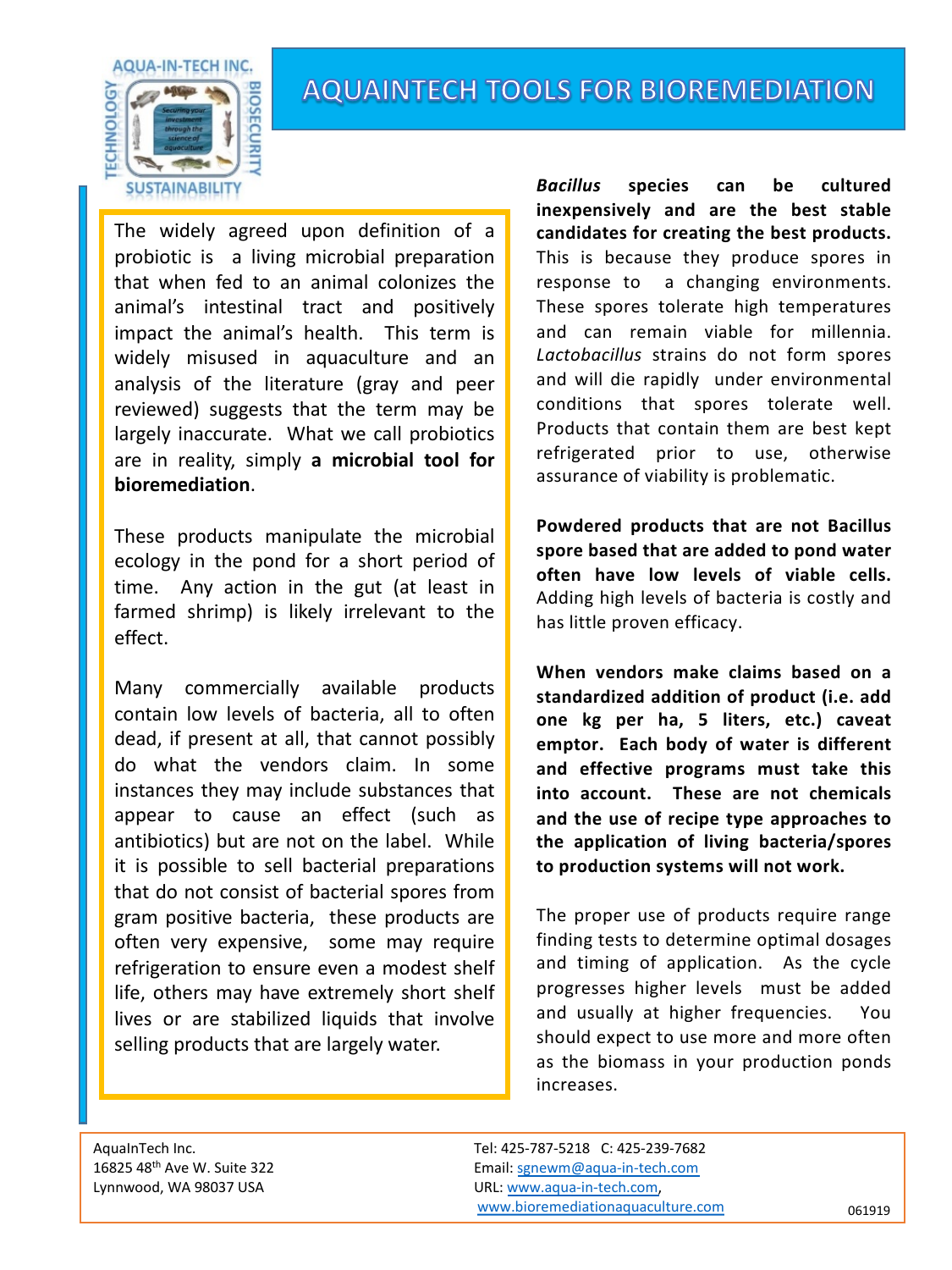

## **AQUAINTECH TOOLS FOR BIOREMEDIATION**

#### **PRO4000X**

A tableted mixture of powerful strains selected for their ability to degrade organic material. Each tablet contains approximately 4 billion CFU of spores per gram total of *Bacillus subtilis* and *B. licheniformis* spores. These bacteria degrade organic matter, ammonia, and compete against other bacterial species. Tablets can be added to ponds, lakes, golf course lakes, koi ponds, shrimp ponds, fish ponds, and shrimp and fish hatchery tanks where they dissolve and the bacteria germinate and grow.

#### **AquaPro-EZ**

This powdered material contains at least 4 billion CFU per gram of *B. subtilis* and *B. licheniformis*, a range of nutrients, and is packaged in biodegradable bags. These are thrown into the water where, similarly to the tablets, they sink to the pond bottom and dissolve. Nutrients are then immediately available for bacterial growth. Best for use in low density, minimally aerated environments. The bag is a convenient delivery tool and many clients like the convenience of having a prepackaged amount of product.

#### **AquaPro-F**

This product is for incorporation into or onto feed (top dressing) at 1 to 5 kgs per MT. It is only made fresh. Although the process of milling in the feed does result in high heat and shear for a short period of time, spores are heat resistant and there will still be very high spore counts in the final feed product, approximately 4 million CFU per gram of feed in-situ. It contains 5 species of bacteria, added enzymes to aid in feed digestion and a potent prebiotic (MOS) to condition the digestive tract. It is very similar in appearance to AquaPro-B.

Our tablets (range in size from  $<$  1 g to >50 g) are designed for ease of use and we have excellent data to support its use in farms and hatcheries.



#### **AquaPro-B**

This powder is the same as EZ except sold in bulk, not bags. The powder is soaked in warm clean water prior to use and added to the ponds after a few hours.



### **We custom formulate products and private label.**

We can add many different organisms, enzymes, prebiotics, immune stimulants, etc. to custom blends. These can be powdered, tableted, liquid, etc. MOQ apply. Please inquire.

AquaInTech Inc. Tel: 425-787-5218 C: 425-239-7682 16825 48th Ave W. Suite 322 Email: [sgnewm@aqua-in-tech.com](mailto:sgnewm@aqua-in-tech.com) Lynnwood, WA 98037 USA URL: [www.aqua-in-tech.com,](http://www.aqua-in-tech.com/) [www.bioremediationaquaculture.com](http://www.bioremediationaquaculture.com/) 061919